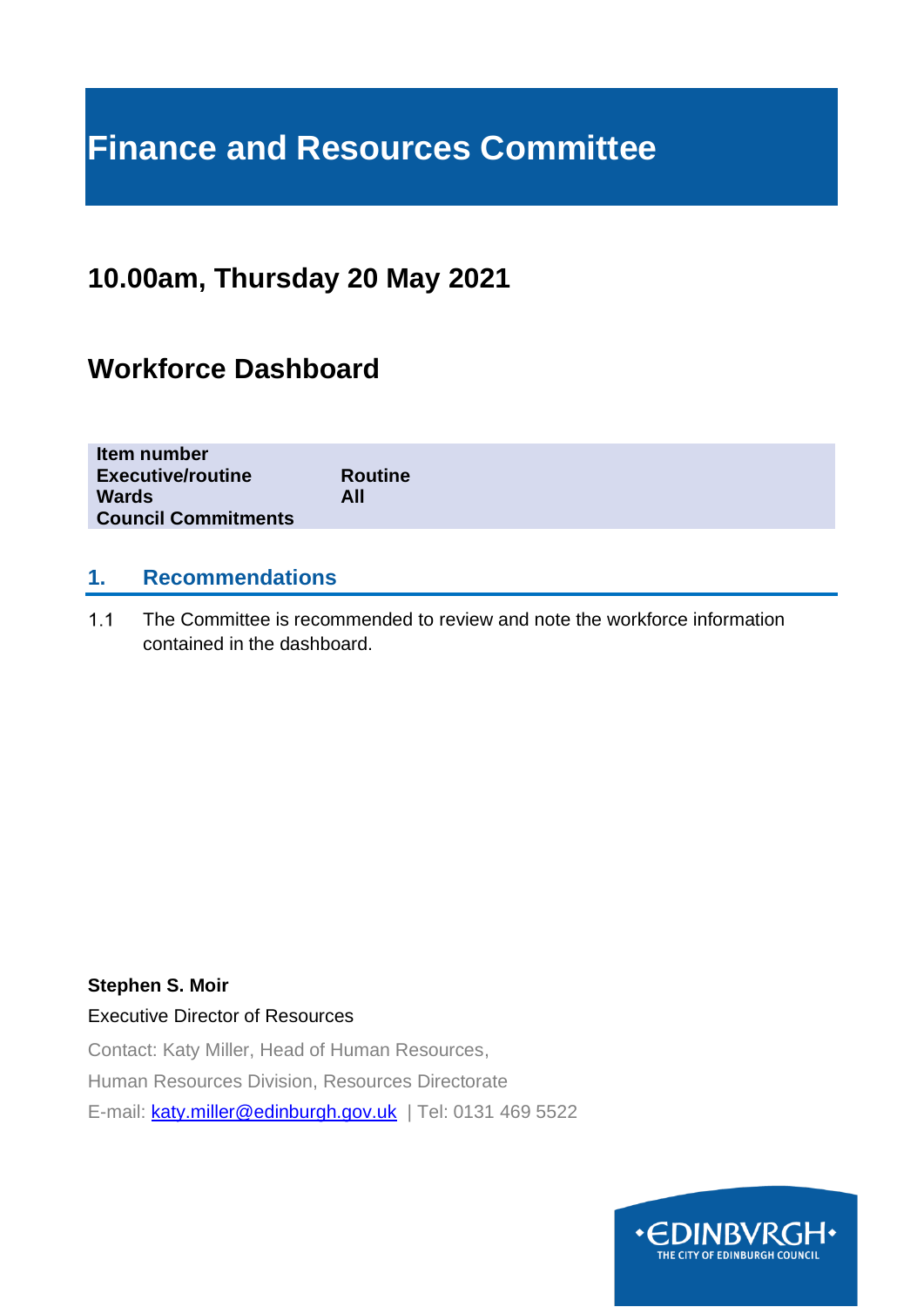**Report**

# **Workforce Dashboard**

# **2. Executive Summary**

2.1 This report provides a summary of workforce metrics for the core and flexible workforce, absence, transformation/redeployment, risk, and performance, for the period of February 2021.

# **3. Background**

3.1 Comparison is made to the previous dashboard reporting period, January 2021.

# **4. Main report**

- 4.1 The attached dashboard (Appendix 1) provides workforce information on:
	- the number of Full Time Equivalent (FTE) staff employed by the Council, the type of contract they are employed through and the turnover of new starts and leavers;
	- trends on absence rates, including the top five reasons for short and long-term absence;
	- the cost of the pay bill, including the cost associated with new starters and leavers;
	- insight relating to our performance framework (launched April 2017) including the percentage of annual conversations carried out.
	- the number of VERA/VR leavers and associated cumulative budget savings; and
	- the number of redeployees and associated costs.
	- Learning and Development digital and face to face satisfaction rates and event numbers.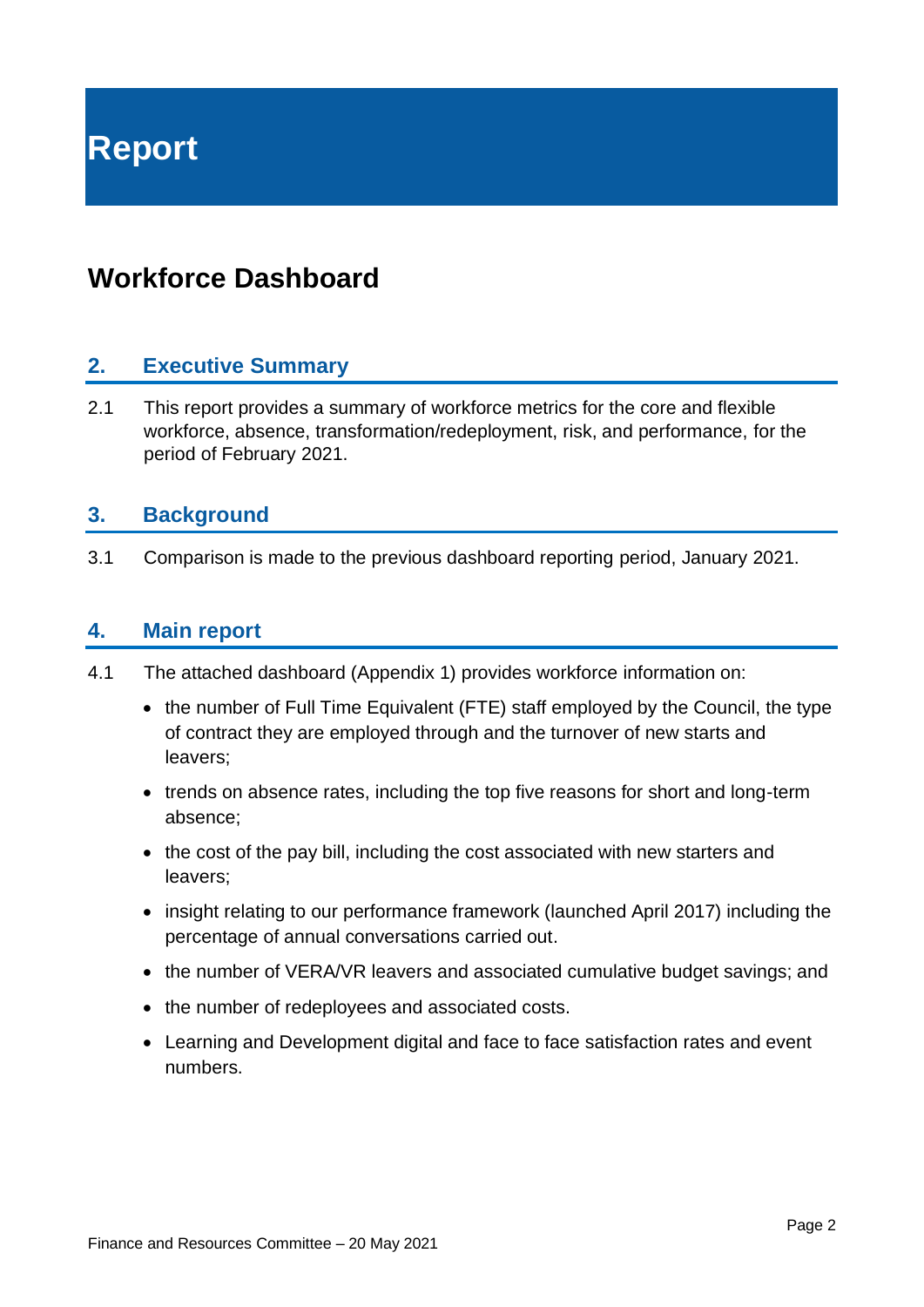## **Core Workforce**

- 4.2 All Figures referred to are contained in Appendix 3.
- 4.3 Our core workforce decreased this period by 22 FTE to 14,924 FTE (reflecting an decrease in all areas except in Communities and Families which showed a increase), and the basic salary pay bill decreased by £1.4 m to £463.1m. Workforce FTE and pay bill trends are shown in **Figures 1 and 2**.
- 4.4 **Figure 3** shows the change in FTE for the Local Government Employee (LGE), Teaching, Chief Official and Craft Apprentice groups between January 2021 and February 2021.
- 4.5 **Figure 4** shows the change in Directorate FTE between January 2021 and February 2021.
- 4.6 Permanent contracts decreased by 106 FTE, Fixed Term Contracts (FTCs) increased by 10 FTE, acting up and secondment contracts increased by 75 FTE and apprentice/trainee contracts decreased by 1.
- 4.7 The annual cost of permanent contracts decreased by £1.4m and FTCs increased by £235k. The cost of acting up and secondment arrangements decreased by £131k, and the cost of apprentices/trainees reduced by £16k.
- 4.8 The cost of organisation new starts was £1.7m and the cost of leavers was £1.3m.
- 4.9 The spend on Working Time Payments (WTPs) saw little change at £715 K.
- 4.10 **Figure 5** shows longer term Local Government Employee workforce change, between June 2015 and February 2021 (i.e. before and after Transformation).

## **Flexible Workforce**

- 4.11 In the period, this workforce was equivalent to approximately 874 FTE. The associated costs for this period decreased by £0.1m to £2.8m. (**Figure 6**).
- 4.12 The spend on the agency workforce decreased by £300k and cost the organisation £1.23m in the period. Of the total spend, 91% is attributable to the primary and secondary agency suppliers, whilst 9% relates to off-contract spend. The agency workforce this period was the equivalent of 423 FTE, with an average monthly workforce of 509 FTE (12-month average).
- 4.13 The agency cost trend is shown in **Figure 7**. Note that month on month agency cost fluctuation can be linked to the nature of the billing process.
- 4.14 The casual/supply workforce spend decreased by £171K this period to £426K. The decrease is primarily due to decreased supply workers in the Communities and Families Directorate. The casual/supply workforce this period was the equivalent of 205 FTE, with an average monthly workforce of 319 FTE (12-month average). The casual/supply cost trend is shown in **Figure 8**.
- 4.15 The total cost of overtime increased by £303K this period to £1.14m. A breakdown of the spend by overtime "type" is detailed in **Figures 9** and **10**. Around 29% of the spend was made at the enhanced overtime rate; 39% was paid for call outs and 21% was paid at the public holiday rate (payment made in arrears for public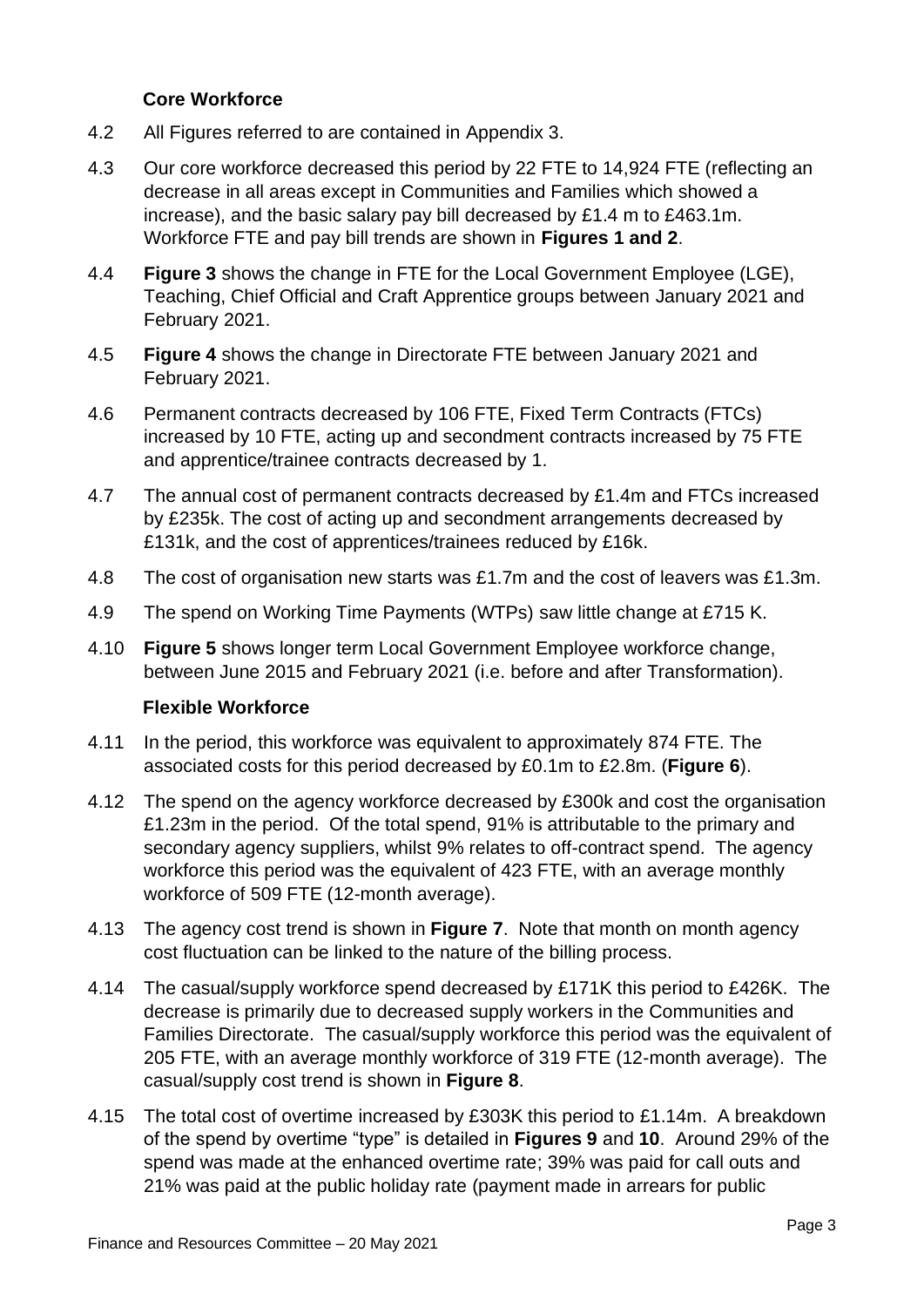holidays in January/December); 6% was paid at plain time and 5% related to contractual overtime. The overtime/additional hours worked this period was the equivalent of 247 FTE, with an average monthly workforce of 194 FTE (12-month average, callout hours excluded from FTE reporting). The overtime cost trend is shown in **Figure 11**.

## **Displaced Workforce**

- 4.16 The total number of employees on the redeployment register has decreased by two since the last period. Of the 26 employees currently displaced; 1 is a leaving on VR, 16 have now been temporarily redeployed and 9 are not currently redeployed into a temporary solution but are carrying out meaningful work in their former service area. The funding arrangements for the total displaced FTE is as follows; 14.4 FTE are corporately funded; 7.4 FTE are funded by their service and 2.0 FTE are funded externally.
- 4.17 Of those corporately funded; 1.0 FTE is a planned leaver, 4.8 FTE are currently redeployed and 8.6 FTE are not currently redeployed. 11.8 FTE of the corporately funded FTE have been on the redeployment register for longer than 12 months and 2.6 FTE has been added to the redeployment register within 6 months.

## **Absence**

- 4.18 In the period the monthly absence rate (reflecting days lost to absence in February 2021) increased from 4.00% (January 2021) to 4.05% (see **Figures 12, 13 and 14**). These figures exclude COVID related absence.
- 4.19 The rolling absence rate for the organisation for the 18/19 year was 5.18%, reflecting 168K working days lost to absence in the period (approx. 748 FTE) (see **Figures 15 and 16**). The rolling absence rate for the organisation for the 19/20 year was 5.28%, reflecting 170K working days lost to absence in the period (approx. 756 FTE). Comparison of the 18/19 and 19/20 rolling rate demonstrates an overall increase in organisation absence in the last 12 months.

## **Case Management**

- 4.20 There are currently 185 open high-risk cases (Appendix 4).
- 4.21 The necessity for an ongoing precautionary suspension (currently 17 colleagues) is reviewed on a monthly basis by the Nominated Officer, the ongoing direct cost of those suspended is circa £197K.

## **Learning and Development**

## **Utilisation**

- 4.22 In February the number of unique digital modules launched increased by over 100%, from 5059 in January to 11760.
- 4.23 Satisfaction rates have remained largely consistent with January, in both the excellent and good categories for digital and in-person learning.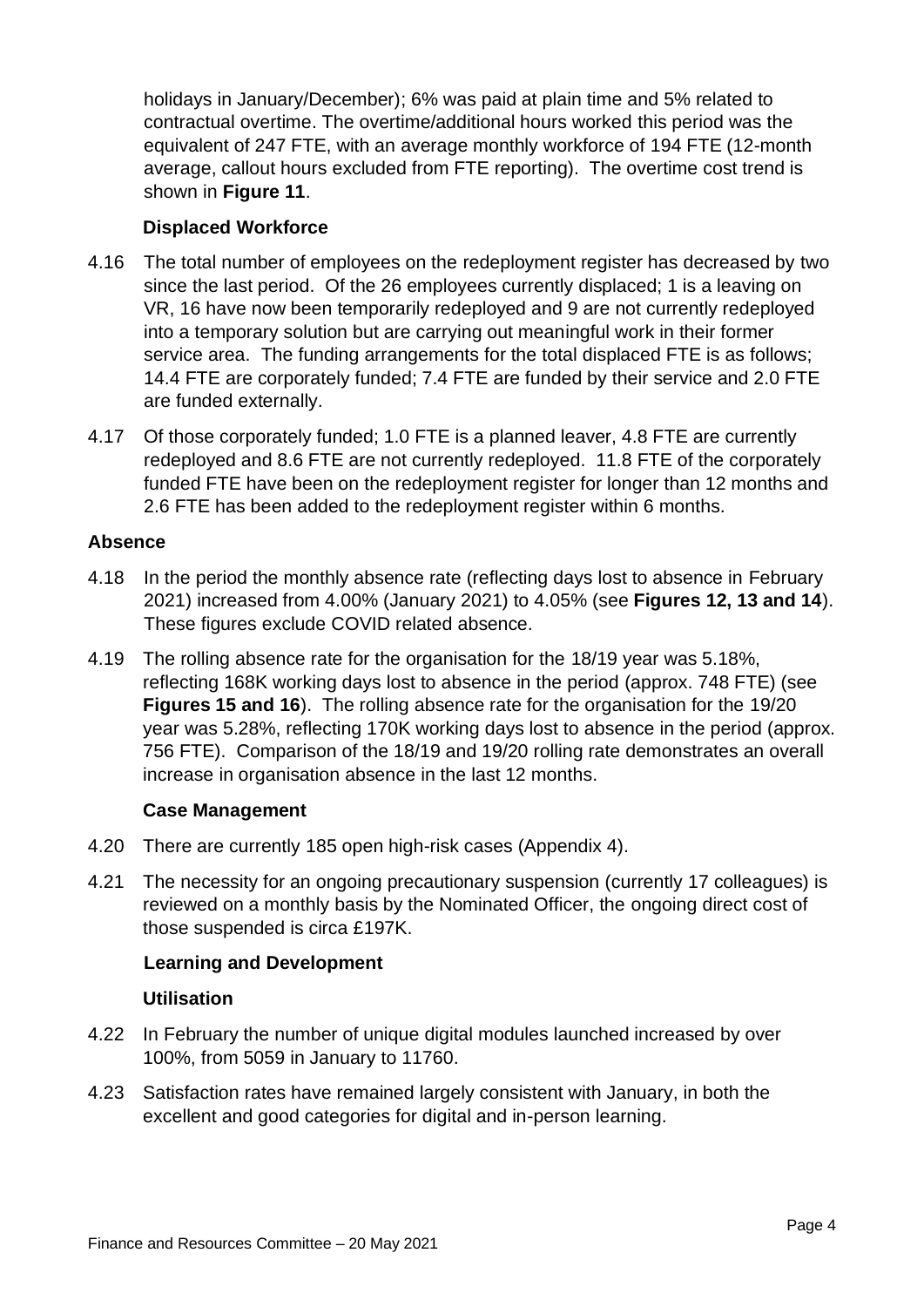# **5. Next Steps**

5.1 To continue to monitor appropriate workforce data to evidence that the Council is on track to achieve targeted workforce controls and budget savings.

# **6. Financial impact**

- 6.1 The achievement of agreed £39.2m savings through voluntary redundancy.
- 6.2 Salary costs for employees on redeployment (particularly those not redeployed).
- 6.3 Opportunity cost of lost working time due to sickness absence.
- 6.4 Agency, Overtime/Additional Hours expenditure.

# **7. Stakeholder/Community Impact**

7.1 Stakeholder consultation and engagement, including senior management teams, Trade Unions and elected members, is ongoing.

# **8. Background reading/external references**

8.1 Workforce Control Report and Dashboard to Corporate Leadership Team on 13 January 2021.

# **9. Appendices**

- Appendix 1: Corporate Leadership Team Workforce Dashboard
- Appendix 2: Corporate Leadership Team Workforce Dashboard Glossary
- Appendix 3: Workforce Management Information and Trends
- Appendix 4: Case Management statistics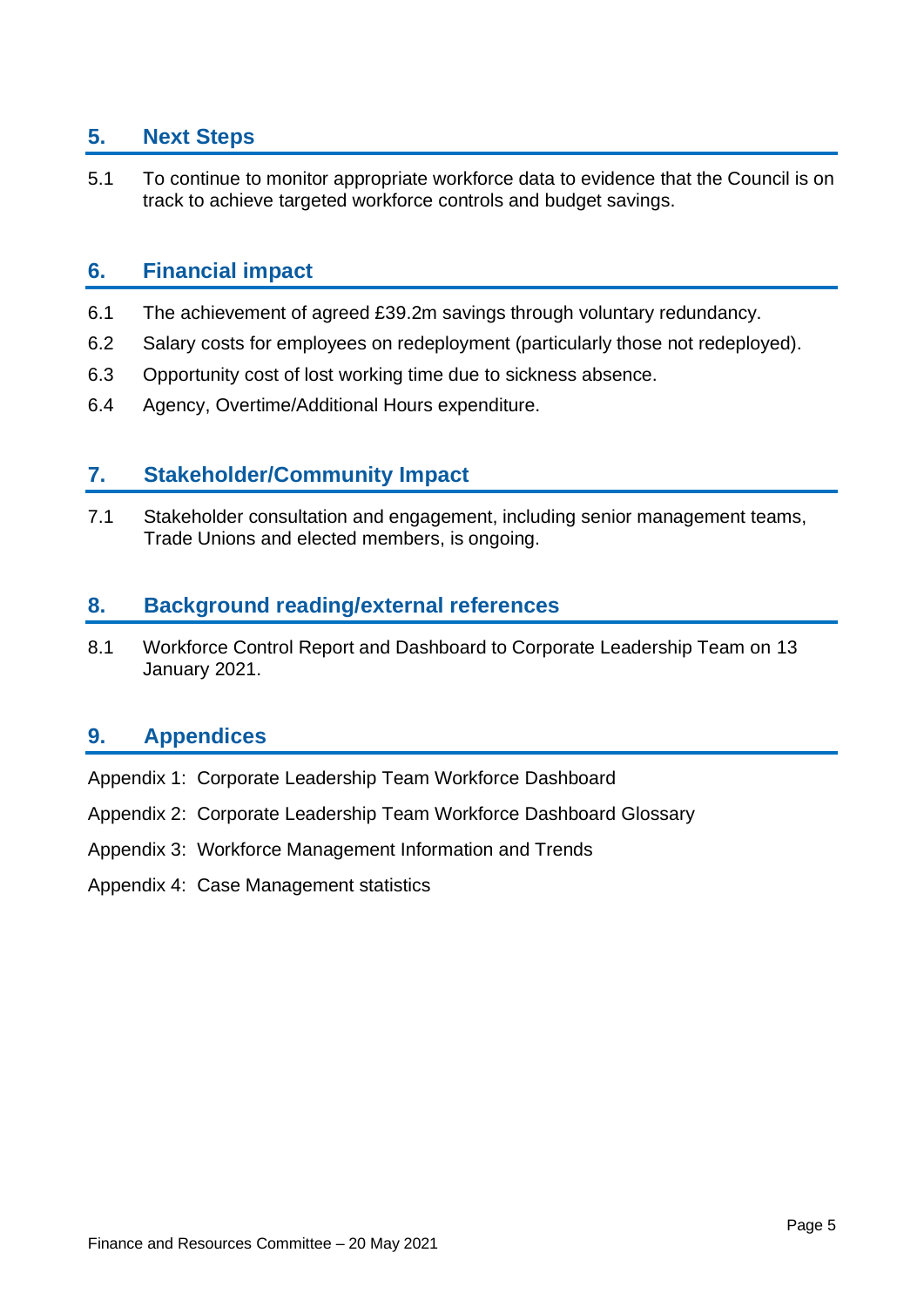## **Appendix 1: Corporate Leadership Team Workforce Dashboard**



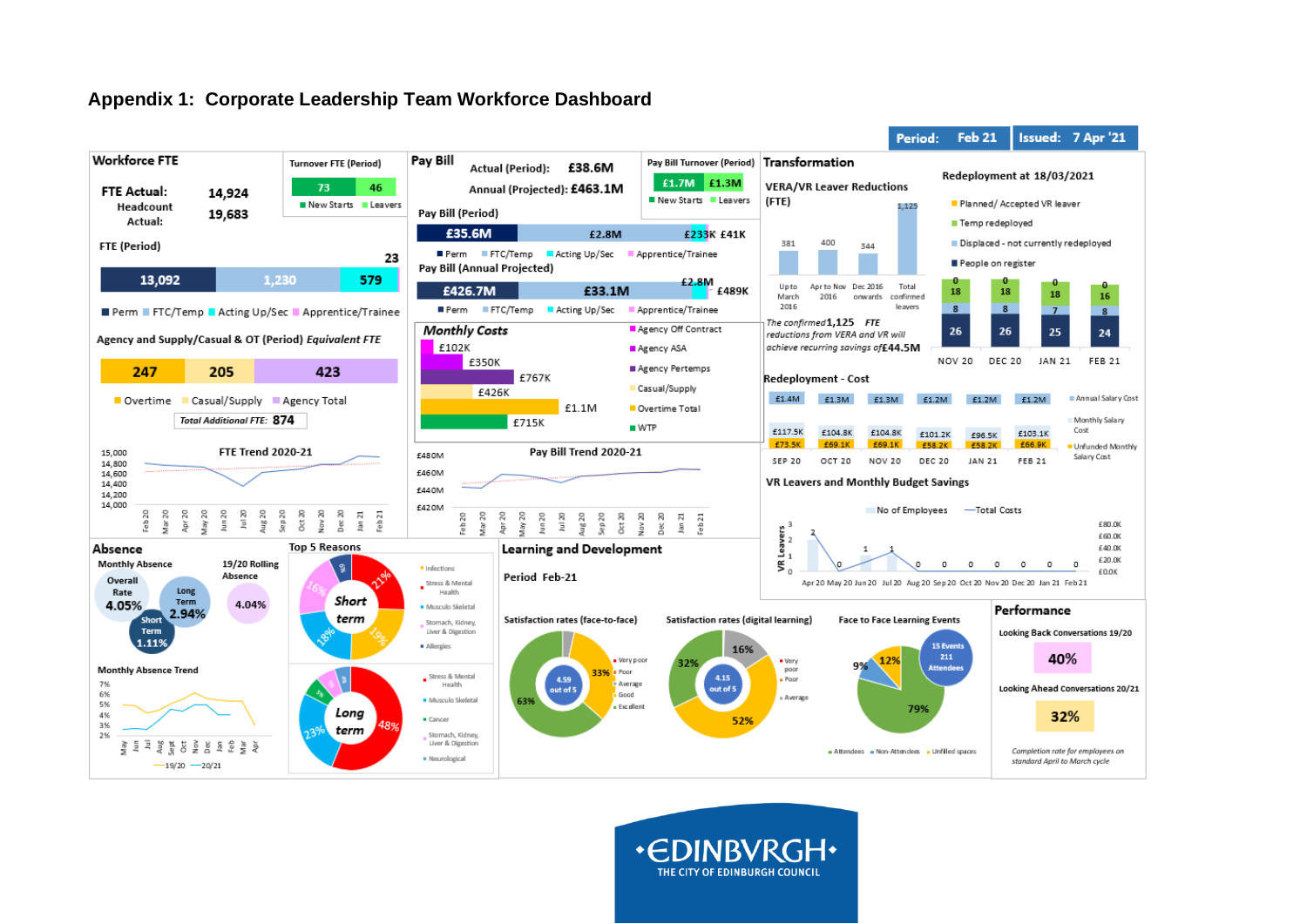# **Appendix 2: Corporate Leadership Team Workforce Dashboard Glossary**

#### **Workforce FTE**

**FTE Actual:** 

Headcount

Actual:

Sum of FTE for all staff on CEC payroll Count of total contracts/positions is not reported here

Total number of individual employees on CEC payroll

#### **FTE (Period)**

Breakdown of FTE by contract type for all staff on CEC payroll. A snapshot taken on 25th of each month (post 2nd payroll calc to capture all contractual changes, leavers etc). New starts after 1st of month are removed and included in the next month's FTE analysis. This methodology enables better syncing of workforce FTE data and new start/leaver data.

#### **Additional FTE\* (Period)**

Breakdown of additional working hours utilisation for overtime represented as equivalent FTE. Agency cost and supply/casual cost converted to notional FTE value using average annual salary cost of £35/£25K per FTE.

Overtime - actual units of time claimed/paid for additional hours (excludes call-out OT hours) at last transaction date. Data extracted at week 1 to capture late payments.

Agency - cost of weekly invoicing from Pertemps, ASA and off-contract agencies for the last month. Data extracted after last weekly payroll in preceding month.

Casual/supply - cost of hours claimed at last transaction date. Data extracted at week 1 to capture late payments.

FTE calculated on the basis that a full-time Local Government Employee works 36 hours per week over 52.18 weeks (1878 hours). This calculation will be developed to take into account a 35 hour working week for Teacher contracts and any other conditions identified at consultation.

#### **Turnover FTE (Period)**

Archive data from previous S&I dashboard process.

Organisation new starts and leavers in the month. Does not report on internal new appointments (e.g. additional contracts, promotion) or ended contracts for multi-position holders (where other positions are still live).

Trend data - archive data from previous

S&I dashboard process.

#### Absence

**FTE Trend** 

All tables and graphs based on preceding 12 months absence data for all staff on CEC payroll.

Data extracted at week 1 to capture late

#### **Pay Bill**

Sum of pro-rated basic salary for all **Actual (Period):** staff on CEC payroll

**Annual (Projected):** Sum of pro-rated basic salary for all staff on CEC payroll\*12

#### Pav Bill (Period)

Breakdown of basic pay by contract type for all staff on CEC payroll. Same reporting conditions as for FTE.

#### Pay Bill (Annual Projected)

Breakdown of basic pay by contract type for all staff on CEC payroll\*12. Same reporting conditions as for FTE.

For trends analysis it should be noted that workforce FTE/cost vs new start/leaver FTE/cost will never match exactly due to the "internal churn" of the existing staff population, e.g. changes to working hours, additional contracts).

#### **Monthly Costs**

Performance

#### **Pay Bill Turnover (Period)**

As FTE. Costings report on the annual basic salaries (pro-rated) for new start and leaver populations.

#### Pav Bill Trend

Archive data from previous S&I dashboard process.

#### **Looking Back Conversations**

Total number of conversations where target date for completion has been reached (last day of preceding month). Data extracted at week 1 to capture late input. For the standard cycle, all looking back meetings should have taken place by 31/03/18. Different service areas have varying rolling dates for completion of GR1-4. Staff do not fall into scope for completion analysis until the last day of their target month for completion has passed.

**Transformation** 

**VERA/VR Leaver Reductions (FTE)** 

Headcount of staff on redeployment reaister with status

surplus, temp redeployed, future dated VERA/VR leaver. Data

Pro-rated basic salary data for staff on redeployment reaister.

**VR Leavers and Cumulative Budget Savings** 

Data from Finance at week 4 of month.

**Redeployment - People** 

extracted at 27th of month.

**Redeployment - Cost** 

Data from Finance at week 4 of month.

Actual cost of hours claimed for overtime, agency and casual/supply and payments made in period. Actual cost of transactions for all working time payments (variable, shifts, weekend, niahts, disruption) at the last transaction date.

**Looking Ahead Conversations** 

target month for completion has passed.

Total number of conversations where target date for completion

has been reached (last day of preceding month). Data extracted

at week 1 to capture late input. Different service areas have

into scope for completion analysis until the last day of their

varying rolling dates for completion of GR1-4. Staff do not fall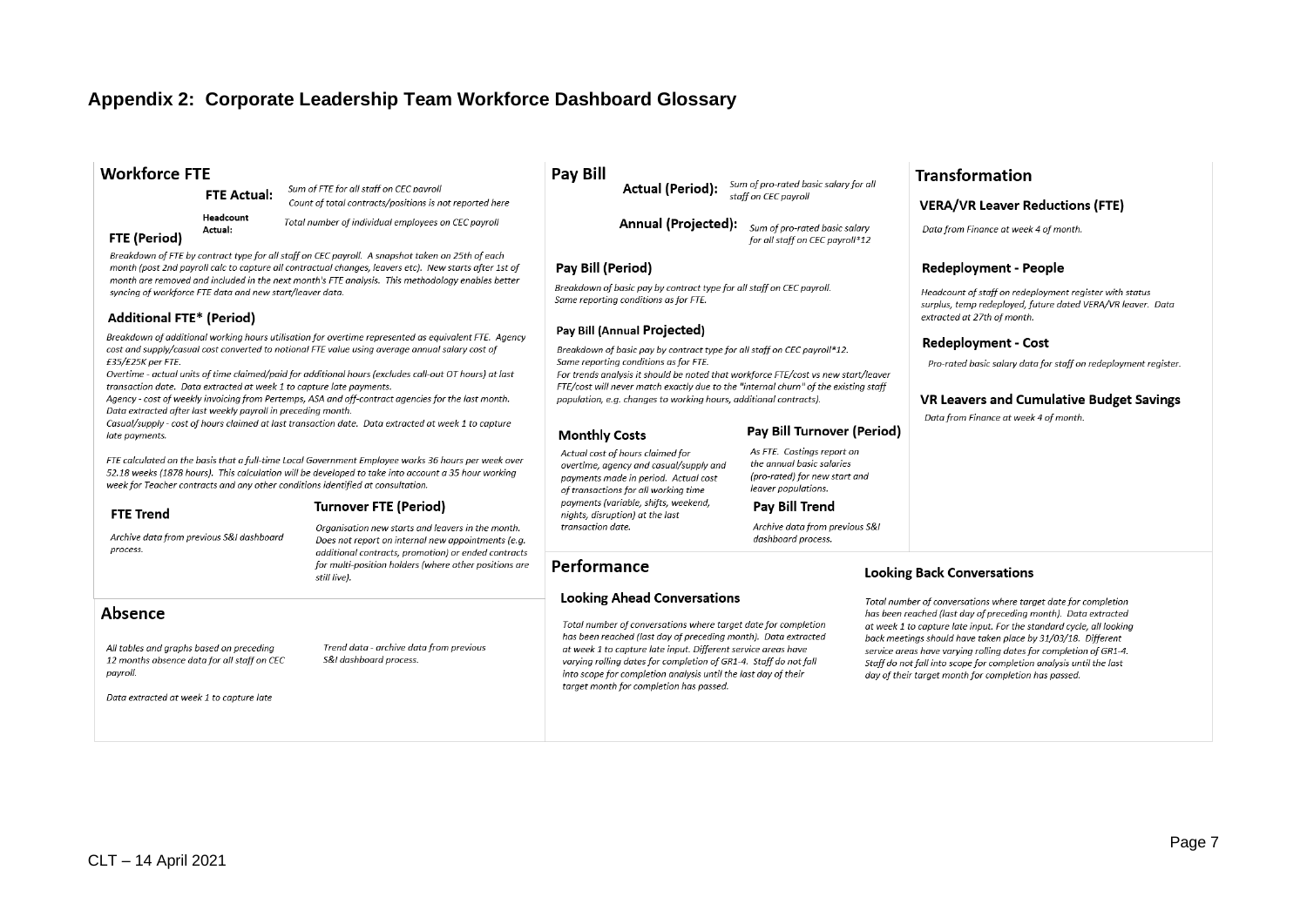

# **Appendix 3: Workforce Management Information and Trends**



#### Fig. 3 Core Workforce Groups

|                                                                     |                                      | January 2021     |            | February 2021    | Change in  | Change in<br>Headcount |  |
|---------------------------------------------------------------------|--------------------------------------|------------------|------------|------------------|------------|------------------------|--|
| Category/ Group                                                     | <b>FTE</b>                           | <b>Headcount</b> | <b>FTE</b> | <b>Headcount</b> | <b>FTE</b> |                        |  |
| <b>Local Government</b><br>Employee GR1-<br>GR12 including<br>Craft | 13,711<br>13,704<br>11,027<br>11,013 |                  | $-14$      |                  |            |                        |  |
| Chief Official                                                      | 16                                   | 16               | 15         | 15               | $-1$       | $-1$                   |  |
| <b>Craft Apprentice</b>                                             | 19                                   | 19               | 19         | 19               |            |                        |  |
| <b>Teaching Total</b>                                               | 3.884                                | 4.981            | 3.877      | 4.968            | $-7$       | $-13$                  |  |
| <b>Council Total</b>                                                | 14,946                               | 18,720           | 14,924     | 18,713           | $-22$      | $-7$                   |  |

#### Fig. 4 Core Workforce FTE by Directorate

|                      | January 2021 |                         |        | <b>February 2021</b> | Change in  | Change in |  |
|----------------------|--------------|-------------------------|--------|----------------------|------------|-----------|--|
| <b>Directorate</b>   | <b>FTE</b>   | <b>FTE</b><br>Headcount |        | Headcount            | <b>FTE</b> | Headcount |  |
| Strategy & Comms     | 158          | 170                     | 148    | 160                  | $-10$      | $-10$     |  |
| C&F                  | 8,203        | 10,791                  | 8,230  | 10,820               | 27         | 29        |  |
| EH&SCP               | 2.077        | 2.378                   | 2.069  | 2.365                | -8         | $-13$     |  |
| Place                | 2,307        | 2.708                   | 2.285  | 2.684                | $-21$      | $-24$     |  |
| Resources            | 2.185        | 2.835                   | 2.176  | 2.833                | -9         | $-2$      |  |
| <b>Displaced</b>     | 16           | 17                      | 16     | 17                   | 0          | 0         |  |
| <b>Council Total</b> | 14,946       | 18,899                  | 14,924 | 18,879               | $-22$      | $-20$     |  |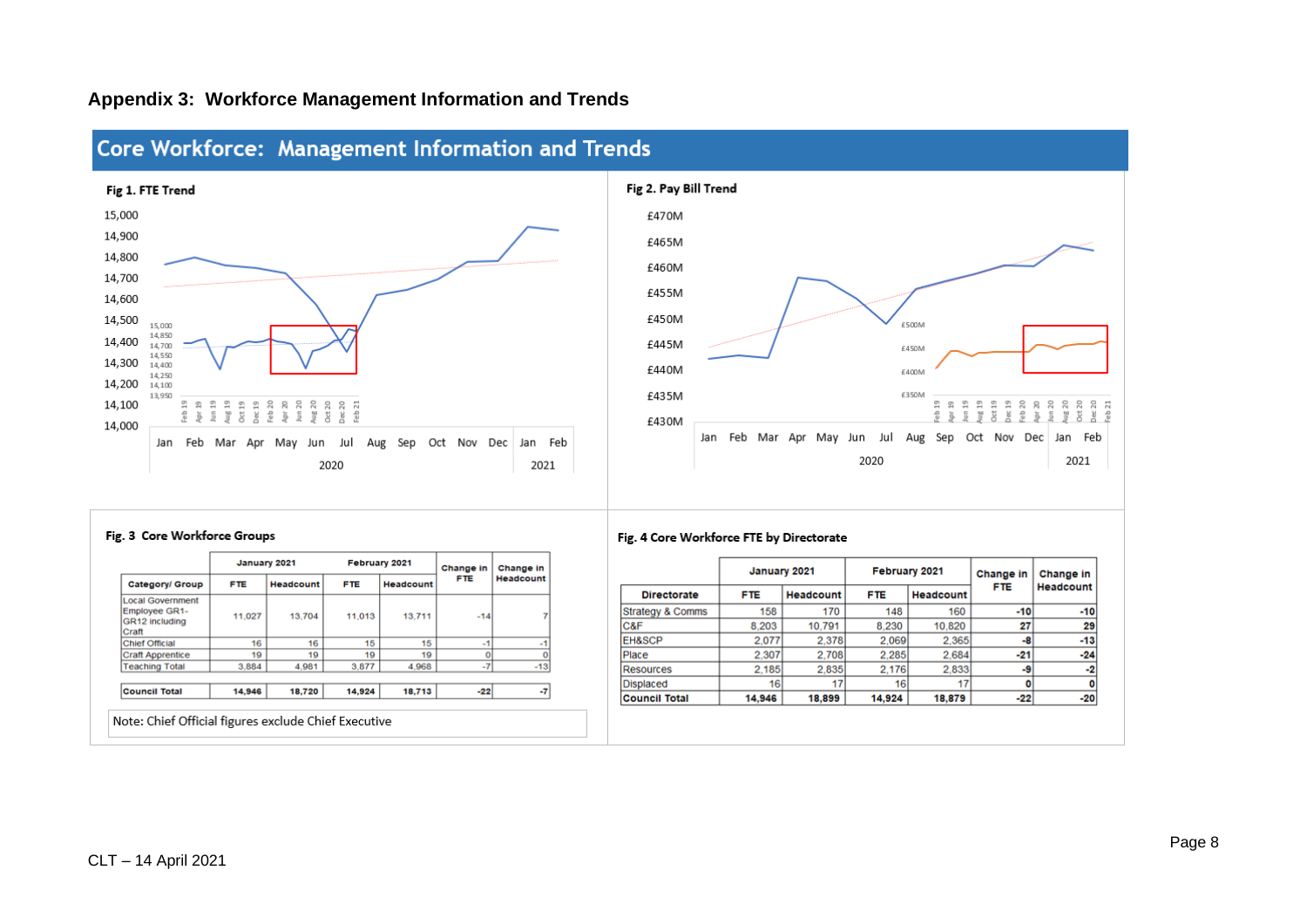# **Core Workforce: Management Information and Trends**

# Fig 5. Local Government Employee Workforce Change June 2015 to Current Period

|                               |                 |            |                                    |            |                                    |            |                                    |            | June 15 to February 21             |            |                                    |            |                             |                             |                                                     |
|-------------------------------|-----------------|------------|------------------------------------|------------|------------------------------------|------------|------------------------------------|------------|------------------------------------|------------|------------------------------------|------------|-----------------------------|-----------------------------|-----------------------------------------------------|
|                               |                 |            | <b>June 2015</b>                   |            | <b>June 2017</b>                   |            | <b>June 2018</b>                   |            | <b>June 2019</b>                   |            | <b>June 2020</b>                   |            | February 2021               |                             |                                                     |
| <b>Category/</b><br>Group     | Grade           | <b>FTE</b> | <b>Basic</b><br><b>Salary Cost</b> | <b>FTE</b> | <b>Basic</b><br><b>Salary Cost</b> | <b>FTE</b> | <b>Basic</b><br><b>Salary Cost</b> | <b>FTE</b> | <b>Basic</b><br><b>Salary Cost</b> | <b>FTE</b> | <b>Basic</b><br><b>Salary Cost</b> | <b>FTE</b> | Basic<br><b>Salary Cost</b> | Change in<br><b>LGE FTE</b> | Change in<br><b>LGE Basic</b><br><b>Salary Cost</b> |
|                               | GR <sub>1</sub> | 624        | £8.1M                              | 638        | £8.4M                              | 595        | £8.1M                              | 576        | £8.3M                              | 240        | £3.6M                              | 236        | £3.5M -                     | 388                         | $-E4.5M$                                            |
| <b>Front Line</b>             | GR <sub>2</sub> | 244        | £3.4M                              | 198        | £2.9M                              | 170        | £2.5M                              | 167        | £2.6M                              | 496        | £7.8M                              | 528        | £8.3M                       | 283                         | £4.8M                                               |
| Staff                         | GR <sub>3</sub> | 2,374      | £38.2M                             | 2.124      | £34.9M                             | 2,089      | £35.1M                             | 1,965      | £34.9M                             | 2,038      | £37.3M                             | 2,085      | £37.8M-                     | 289                         | $-E0.4M$                                            |
|                               | GR4             | 2,479      | £45.8M                             | 2,567      | £48.1M                             | 2,444      | £46.8M                             | 2,549      | £52.0M                             | 2,445      | £51.8M                             | 2,394      | £50.5M-                     | 85                          | £4.7M                                               |
|                               | GR <sub>5</sub> | 1,808      | £40.6M                             | 1,563      | £35.2M                             | 1,545      | £35.3M                             | 1,634      | £39.6M                             | 1,674      | £41.9M                             | 1,735      | £42.8M-                     | 73                          | £2.2M                                               |
| <b>Front Line</b><br>Manager/ | GR <sub>6</sub> | .421       | £37.1M                             | 1.337      | £35.9M                             | 1,397      | £38.0M                             | 1.444      | £41.8M                             | 1,402      | £42.2M                             | 1,276      | £37.8M                      | 145                         | £0.6M                                               |
| <b>Specialist</b>             | GR7             | .520       | £48.0M                             | 1.296      | £42.1M                             | 1.294      | £42.4M                             | 1.294      | £45.2M                             | 1,300      | £46.8M                             | 1.318      | $£47.1M$ -                  | 202                         | $-£0.9M$                                            |
|                               | GR <sub>8</sub> | 776        | £29.2M                             | 652        | £25.1M                             | 689        | £26.7M                             | 700        | £29.0M                             | 711        | £30.3M                             | 722        | £30.6M                      | 54                          | £1.4M                                               |
|                               | GR <sub>9</sub> | 359        | £15.9M                             | 280        | £12.9M                             | 281        | £13.0M                             | 279        | £13.9M                             | 276        | £14.2M                             | 289        | £14.7M-                     | 70                          | $-E1.2M$                                            |
| Managers                      | <b>GR10</b>     | 118        | £6.3M                              | 123        | £6.5M                              | 117        | £6.4M                              | 120        | £7.0M                              | 127        | £7.7M                              | 120        | £7.2M                       | 3                           | £0.9M                                               |
|                               | <b>GR11</b>     | 47         | £3.0M                              | 36         | £2.3M                              | 36         | £2.4M                              | 38         | £2.7M                              | 33         | £2.4M                              | 41         | £2.9M -                     | 6                           | £0.0M                                               |
|                               | <b>GR12</b>     | 31         | £2.2M                              | 33         | £2.4M                              | 38         | £2.8M                              | 42         | £3.3M                              | 40         | £3.3M                              | 42         | £3.5M                       | 11                          | £1.3M                                               |
|                               | <b>Total</b>    | 11,801     | £277.8M                            | 10,849     | £256.8M                            | 10,694     | £259.4M                            | 10,808     | £280.5M                            | 10,782     | £289.2M                            | 10,786     | £286.7M-                    | 1,015                       | £8.8M                                               |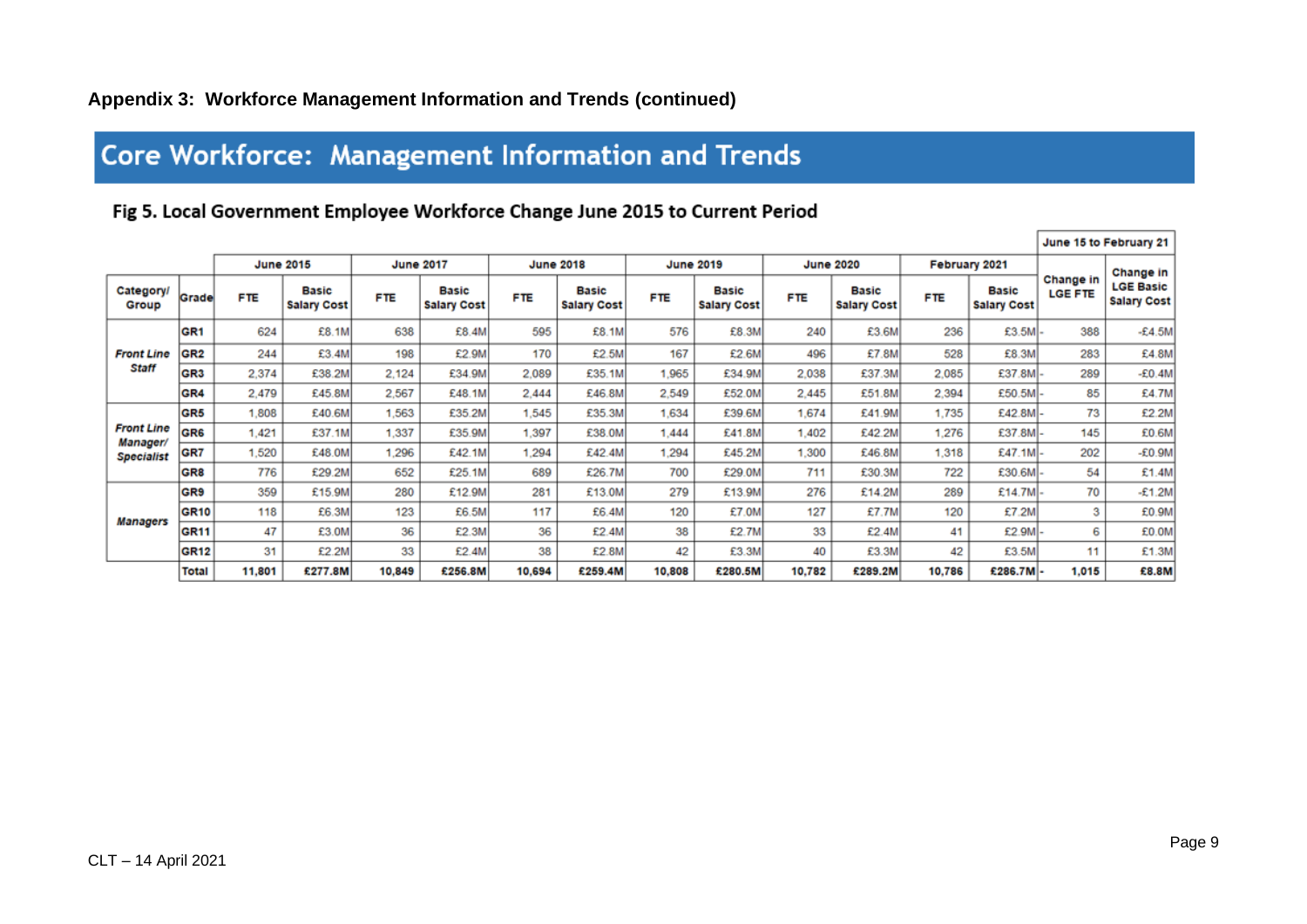## **Appendix 3: Workforce Management Information and Trends (continued)**



# Flexible Workforce: Management Information and Trends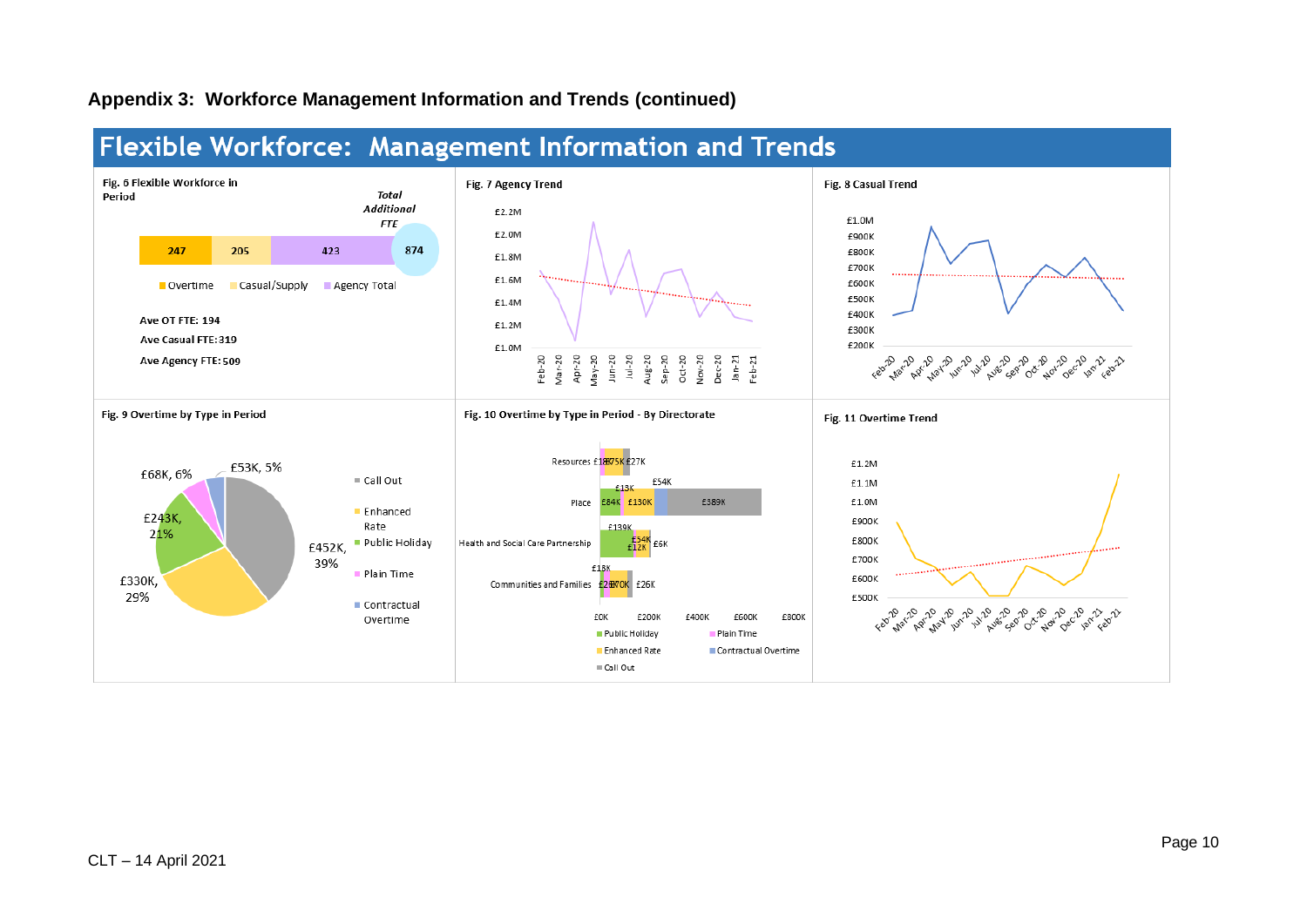# **Appendix 3: Workforce Management Information and Trends (continued)**